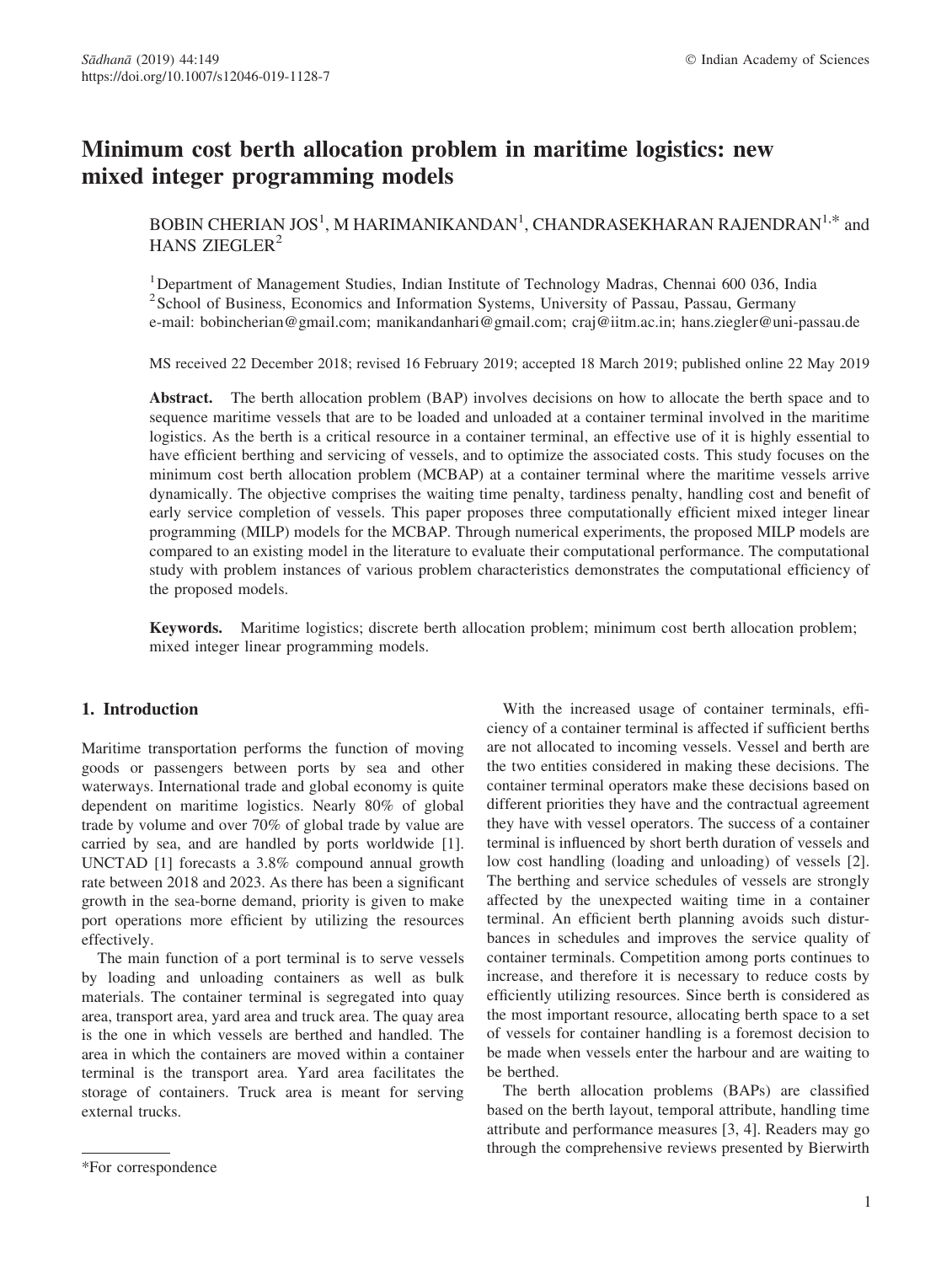and Meisel [3, 4] for more insights into the BAPs. In this paper, the discrete layout of berths is considered. A key related work to this paper is the work by Hansen *et al* [5], where the discrete layout BAP with dynamic arrival times of vessels is considered with the objective of minimizing the costs associated with vessels and berths. Hansen et al [5] termed such a problem as an MCBAP (minimum cost berth allocation problem). The key contribution of this paper is the proposal of new and computationally efficient mixed integer linear programming models (MILPs) to solve the MCBAP.

This paper is organized as follows. Section 2 presents a literature review on various discrete BAPs. Section 3 describes the MCBAP. Section 4 contains three new MILP formulations for the BAP under study. A few modifications in the existing model and implications of the present study are presented in sections 5 and 7, respectively. Details of the computational study to evaluate the performance of MILP models are given in section 6, and the paper is concluded in section 8. The terms 'vessel' and 'ship' are used interchangeably in this paper.

# 2. Literature review

The main focus of this paper is the discrete BAP, and henceforth the earlier studies on this domain are now presented. In berth allocation at a container terminal with discrete layout, decisions are made on the allocation of an individual berth to a vessel and the time period during which vessels are subjected to handling operations in the allocated berth.

Dynamic berth allocation problem (DBAP) and its formulation are presented by Imai et al [6], in which the berth space is represented as a finite set of berthing points. This problem is characterized by the dynamic arrival of vessels to these berthing points. It is an extension of the static berth allocation problem (SBAP) studied by Imai et al [7], which considers the case where all ships are assumed to arrive at the port before the earliest available time of the berths. The objective function minimizes the sum of waiting time for the availability of the berth assigned to each ship, plus the handling time it spends at the berth. Imai et al [6] proposed a Lagrangian relaxation for the DBAP, where the subproblem was an assignment problem. Imai et al [8] considered service priorities of vessels in DBAP and a geneticalgorithm-based heuristic is developed to solve the problem. Cordeau et al [9] focused on the BAP of discrete berth layout with time windows with respect to berth availability, and two mathematical models were proposed to minimize the sum of service times of vessels.

Hansen et al [5] considered dynamic arrival of vessels and discrete berth layout in their study. The objective function included handling time cost, waiting time cost, earliness benefit and lateness cost and is referred to as MCBAP. They proposed an MILP; however, they did not present the computational efficiency of their proposed model. The authors also proposed multi-start variable neighbourhood descent (MVND) and variable neighbourhood search (VNS) heuristics to solve the MCBAP instances. In view of the computational complexity associated with MILP models in the context of discrete BAPs, many researchers concentrated on the development of heuristics and meta-heuristics [10, 11], apart from Hansen et al [5]. Liang et al [10] proposed a non-linear mixed integer mathematical model for discrete berth layout with the objective of minimizing the sum of handling time, waiting time and tardiness of vessels. Kovač et al [11] proposed meta-heuristics for the MCBAP with hybrid berth layout.

The discrete BAP is an NP-hard problem [12, 13], and hence heuristic procedures are proposed to solve the largesized problems. A survey on meta-heuristic approaches for the BAP is given by Kovač [14]. Many studies combined the discrete berth allocation with quay crane scheduling (e.g., see [15, 16]). Berth planning decisions associated with vessels having bulk materials differ from those of container vessels. The studies of Ernst et al [17] and Pratap et al [18] dealt with the BAP in bulk ports under various operating conditions.

Based on the review of literature, it is seen that many studies have adopted complex binary variable structures in the mathematical formulations related to logistics (e.g., [19, 20]) and also in the mathematical formulations of the BAP in maritime logistics (especially the work by Hansen et al [5]). The MILP model proposed by Hansen et al [5] was not able to solve a sample problem instance of size 5 berths and 10 ships optimally in a reasonable time, and this limitation was specifically reported in section 2 of Hansen et al [5]. This observation by Hansen et al [5] has provided us the motivation for developing computationally superior MILP models for the MCBAP. Hence, based on this research gap, we propose three new computationally efficient MILP models and compare to the existing model by Hansen *et al* [5]; see [5] for more insight into the MCBAP. The main purpose of the development of computationally efficient MILP models is that MILP models provide optimal solutions for medium-sized problem instances and for some large-sized problem instances, and can be used to evaluate the quality of heuristic/meta-heuristic solutions, thereby contributing to the literature on operations research (OR) models.

The contributions of this study are three-fold.

- (i) Three new computationally efficient MILP models for the MCBAP, which are computationally superior to the existing model by Hansen et al [5], are proposed.
- (ii) The computational performance of the three new MILP models and the MILP model by Hansen et al [5] is evaluated.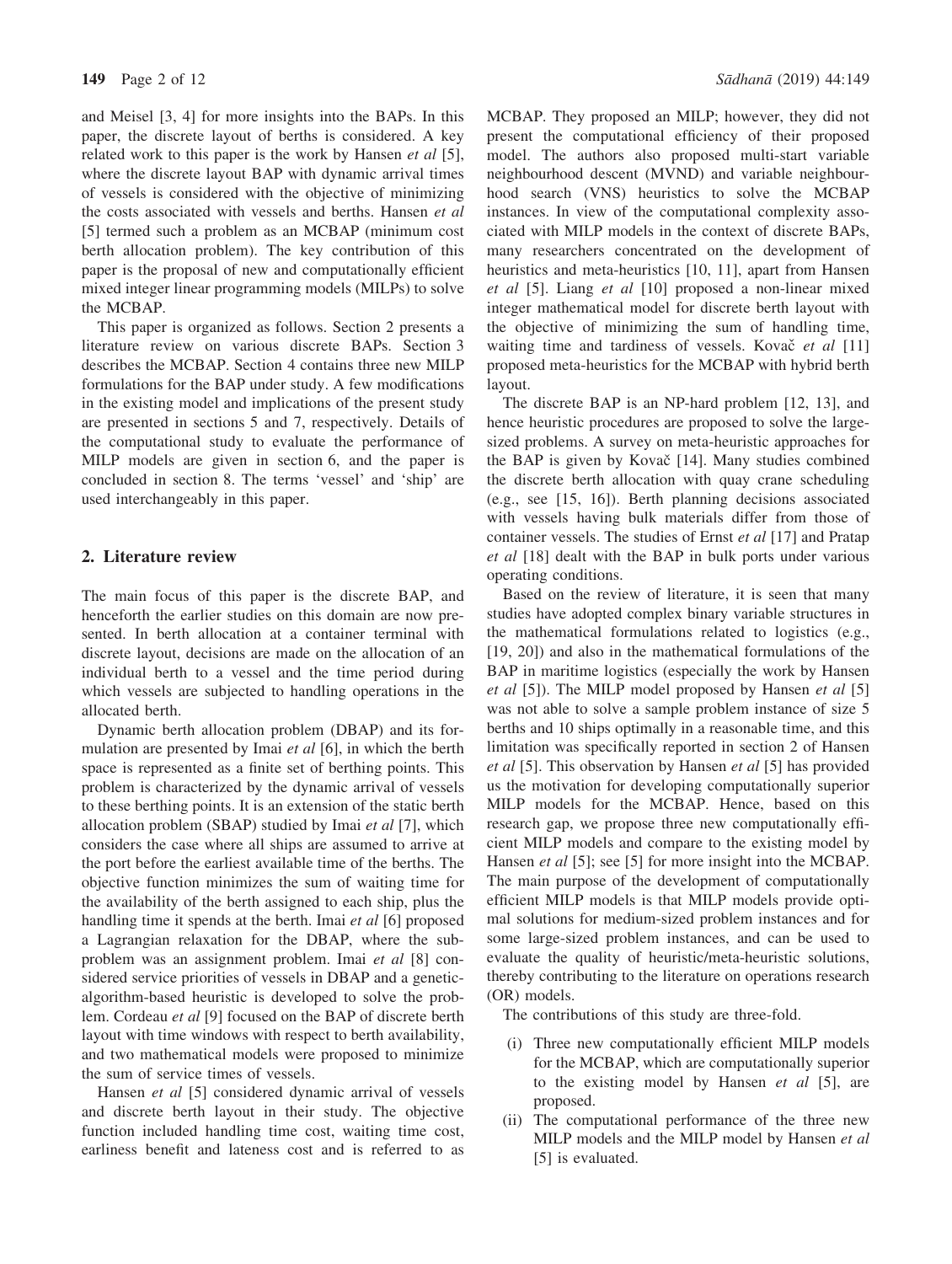(iii) It is found that one of the assumptions (in terms of the cost parameters at a container terminal) considered in the work of Hansen et al [5] need not be true in all cases. The proposed models do not have such an assumption and are more generic. We therefore suggest modifications in the existing model [5], thereby making the model of Hansen et al [5] more realistic by relaxing such an assumption.

## 3. Problem description

The study of MCBAP in a container terminal is presented in this section. A set of berths B, indexed by  $j = 1, 2, ..., J$ , is available at a container terminal for receiving a set of ships/ vessels V, indexed by  $i = 1, 2, ..., N$ . The berths are assumed to be discrete and can handle only one vessel at a time. The vessels arriving in a container terminal have the following set of deterministic attributes: expected arrival time  $(A_i)$ , scheduled departure time  $(d_i)$  and handling time  $(t_{i,j})$ . This set of attributes is communicated to the container terminal operator. The handling time  $(t_{i,j})$  of a vessel i varies according to the berth  $j$  to which it is assigned. This problem can be termed as DBAP as the planning activity is carried out even before the arrival of vessels, by considering their expected arrival times. The earliest time from which each berth is available  $(S_i)$  is also taken into account by the terminal operator for planning.

The objective function of this problem includes the shipdependent waiting cost  $\alpha_i$  per unit time, the benefit  $\beta_i$  per unit time associated with an early service completion of vessel *i* before its scheduled departure time  $(d_i)$ , the shipdependent lateness cost  $\gamma_i$  per unit time and the cost of handling vessel *i* at berth *j*  $(c_{i,j})$ . Based on the data available, a berth plan is derived by the terminal operator. The problem necessarily aims at determining the berth to which each vessel is to be assigned, the start time and end time of handling of the vessels. The discrete berth planning system pertains to two types of decisions associated with berth allocation. One is the assignment of each vessel to one of the berths and the other deals with sequencing of vessels assigned to a specific berth.

# 4. MILPs

The MCBAP problem under study is modelled in this paper using three newly proposed MILP models. These models are developed and presented in this section. The following assumptions are made as a part of the proposed formulations.

- Each berth can serve only one vessel at a given time.
- Physical restrictions at the terminal (e.g., water depth) are not considered.
- Handling time of a vessel depends on the berth to which it is assigned; berths are non-identical with respect to the associated vessel-handling infrastructure.
- There is no service interruption during vessel handling activities.
- Information on vessel arrival in the container terminal during the planning period is known in advance. As deterministic scenario is considered, parameters are known a priori.

#### Parameters

- $S_i$  time from which berth *i* is available for berthing a vessel
- $A_i$  arrival time of vessel i
- $d_i$  scheduled departure of vessel i
- $t_{i,j}$  handling time of vessel i on berth j
- $\alpha_i$  cost associated with per unit waiting time of vessel i
- $\gamma_i$  cost associated with per unit time of tardiness of vessel i
- $\beta_i$  benefit associated with per unit time of early service completion of vessel i
- $c_{i,j}$  cost associated with handling of vessel i on berth j
- $V$  set of vessels  $\{1, 2, ..., N\}$
- B set of berths  $\{1, ..., J\}$
- G a sufficiently large positive integer, where

$$
G \geq \sum_{i=1}^{N} \max_{j} (t_{i,j}) + \max \left\{ \max_{i} (A_i); \max_{j} (S_j) \right\}
$$

#### Decision variables

- $f_i$  a continuous variable that represents the time at which the service on vessel  $i$  ends at its allotted berth
- $s_i$  a continuous variable that represents the time at which vessel *i* begins to be handled at its allotted berth
- $l_i$  a continuous variable that represents the tardiness of ship i from its scheduled departure
- $w_i$  a continuous variable that represents the waiting time of ship  $i$  for getting berthed
- $e_i$  a continuous variable that represents the earliness of ship i from its scheduled departure
- $f'_{i,j,k}$ a continuous variable that represents the time at which service on ship  $i$  ends when processed on berth  $j$  at position  $k$  in the sequence of vessels served on that berth

# 4.1 MILP model 1 (MCBAP1)

We propose a new and computationally efficient MILP for the BAP under study by bringing in three-dimensional precedence-based binary variables  $(y_{i',i,j})$  to represent the sequence of vessels at a given berth, and two-dimensional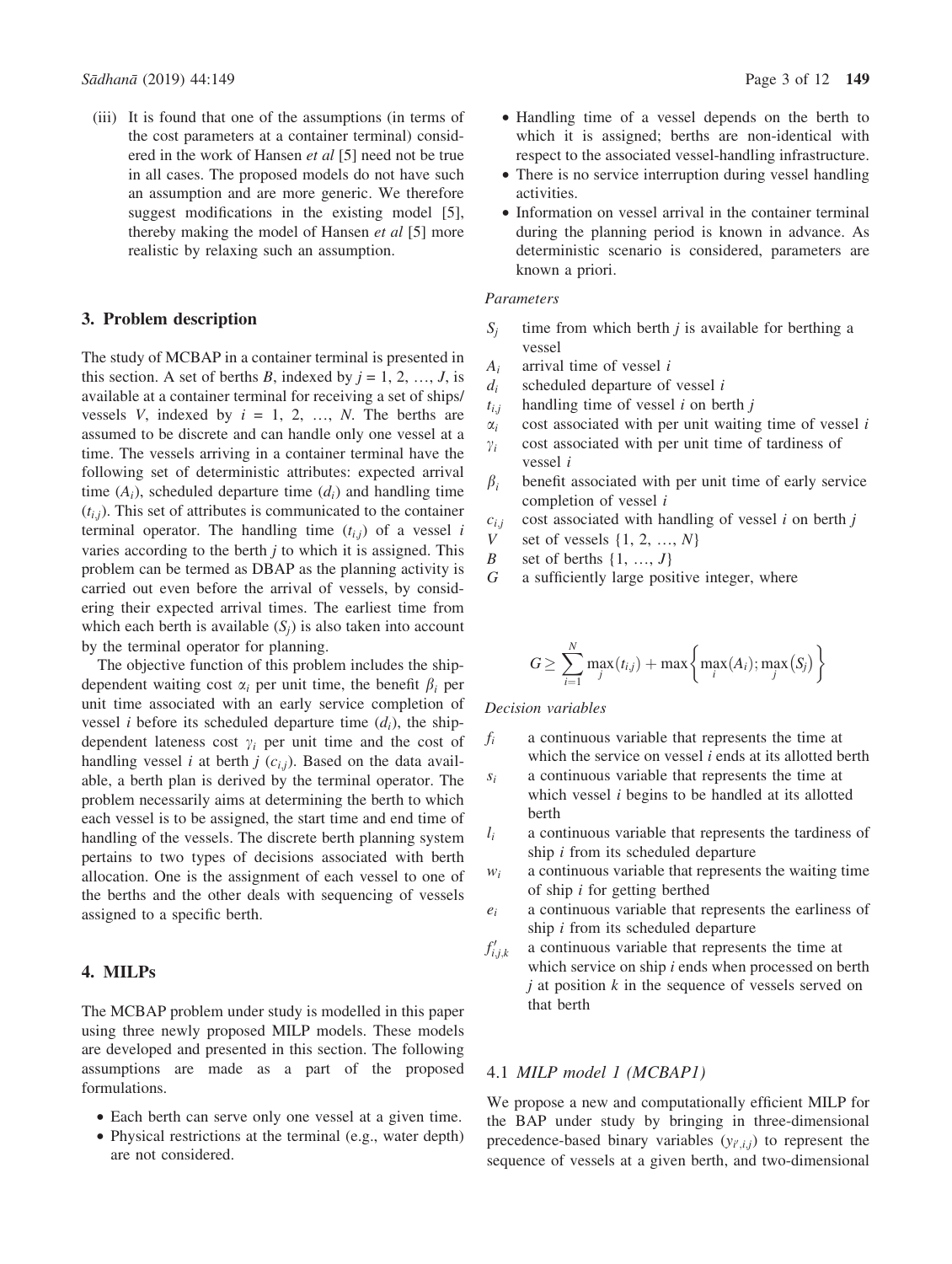binary variables  $(\lambda_{i,j})$  to represent the allocation of vessels to a berth. This formulation is referred to as MCBAP1, or simply M1.

Binary variables

- $Del<sub>i</sub>$  a binary variable that takes the value 1 if berth j is engaged during the planning horizon; 0 otherwise
- $\lambda_{i,j}$  a binary variable that takes the value 1 if vessel i is allocated to berth  $j$ ; 0 otherwise
- $y_{i'}$ a binary variable that takes the value 1 if vessel  $i$ is handled immediately after vessel  $i'$  at berth  $j$ ; 0 otherwise
- $z'_{N+i,i}$ a binary variable that takes the value 1 if vessel  $i$ is handled as the first vessel at berth  $j$ ; 0 otherwise;  $N + j$  is a fictitious vessel indicating the start of the sequence of vessels at berth  $j$
- $z''_{i,N+J+i}$ a binary variable that takes the value 1 if vessel  $i$  is handled as the last vessel at berth  $j$ ; 0 otherwise;  $N + J + j$  is a fictitious vessel indicating the end of the sequence of vessels at berth j
- $\psi_i$  A binary variable that restricts the simultaneous computation of earliness and lateness of vessel i

## Objective function

$$
Min Z = \sum_{i=1}^{N} \alpha_i w_i + \sum_{i=1}^{N} \sum_{j=1}^{J} c_{i,j} \lambda_{i,j} - \sum_{i=1}^{N} \beta_i e_i + \sum_{i=1}^{N} \gamma_i l_i
$$
\n(1)

subject to

$$
\sum_{j=1}^{J} \lambda_{i,j} = 1 \quad \forall i \in V \tag{2}
$$

$$
\sum_{i'=1, i'\neq i}^{N} y_{i',i,j} + z'_{N+j,i} = \lambda_{i,j} \quad \forall i \in V, \quad \forall j \in B \qquad (3)
$$

$$
\sum_{i'=1, i'\neq i}^{N} y_{i,i',j} + z_{i,N+J+j}'' = \lambda_{i,j} \quad \forall i \in V, \ \forall j \in B \qquad (4)
$$

$$
\sum_{i=1}^{N} z'_{N+j,i} \leq Del_j \quad \forall j \in B \tag{5}
$$

$$
\sum_{i=1}^{N} z_{i,N+J+j}'' \le Del_j \quad \forall j \in B
$$
 (6)

$$
\sum_{i=1}^{N} \lambda_{i,j} \le N \times Del_j \quad \forall j \in B \tag{7}
$$

$$
\sum_{i=1}^{N} \lambda_{i,j} \ge Del_j \quad \forall j \in B \tag{8}
$$

$$
\sum_{i=1}^{N} \lambda_{i,j} \leq N \sum_{i=1}^{N} z'_{N+j,i} \quad \forall j \in B
$$
 (9)

$$
\sum_{i=1}^{N} \lambda_{i,j} \le N \sum_{i=1}^{N} z_{i,N+J+j}^{"} \quad \forall j \in B
$$
 (10)

$$
s_i \ge f_{i'} - G\left(1 - \sum_{j=1}^J y_{i',i,j}\right) \quad \forall i \in V, \ i' \in V \ and \ i' \ne i
$$
\n
$$
(11)
$$

$$
s_i \ge A_i \quad \forall i \in V \tag{12}
$$

$$
s_i \ge \sum_{j=1}^{J} S_j \lambda_{i,j} \quad \forall i \in V \tag{13}
$$

$$
f_i = s_i + \sum_{j=1}^{J} t_{ij} \lambda_{i,j} \quad \forall i \in V \tag{14}
$$

$$
l_i - e_i = f_i - d_i \quad \forall i \in V \tag{15}
$$

$$
w_i \ge s_i - A_i \quad \forall i \in V \tag{16}
$$

$$
l_i \le G \times \psi_i \quad \forall i \in V \tag{17}
$$

$$
e_i \le G(1 - \psi_i) \quad \forall i \in V \tag{18}
$$

$$
y_{i',i,j} \in \{0,1\} \quad \forall j \in B, \forall i \in V,
$$
  
\n
$$
\forall i' \in V \text{ and } i' \neq i; \lambda_{i,j} \in \{0,1\};
$$
  
\n
$$
z'_{N+j,i} \in \{0,1\}; z''_{i,N+j+j} \in \{0,1\} \quad \forall j \in B,
$$
  
\n
$$
\forall i \in V; \psi_i \in \{0,1\} \quad \forall i \in V
$$
  
\nand all other variables are  $\geq 0$ .

Objective function (1) minimizes the sum of costs associated with the waiting time and tardiness of vessels, and operating costs of handling vessels. The early service completion of vessel handling attracts benefit and is included as a part of the objective function. Constraint (2) states that a vessel can be assigned to at most only one berth. Equations (3) and (4) ensure that each vessel can have at most one predecessor and one successor (including the fictitious vessels at its respective berth) in the sequence. Constraints (5) and (6) ensure that each berth, if engaged in the planning horizon, can have at most one fictitious start vessel  $(N + j)$  and one fictitious end vessel  $(N + J + j)$ . Constraints (7) and (8) ensure that if at least one vessel is assigned to berth j, then the berth is active, and that a berth is inactive if no vessel is assigned to it. Constraints (9) and (10) ensure the allocation of fictitious vessels to a berth if any of the vessels is assigned to that berth. Constraint (11) states that the start time of a vessel is greater than or equal to the completion time of its predecessor in the sequence. Constraint (12) makes the start time of a vessel greater than or equal to its arrival time. Constraint (13) makes the start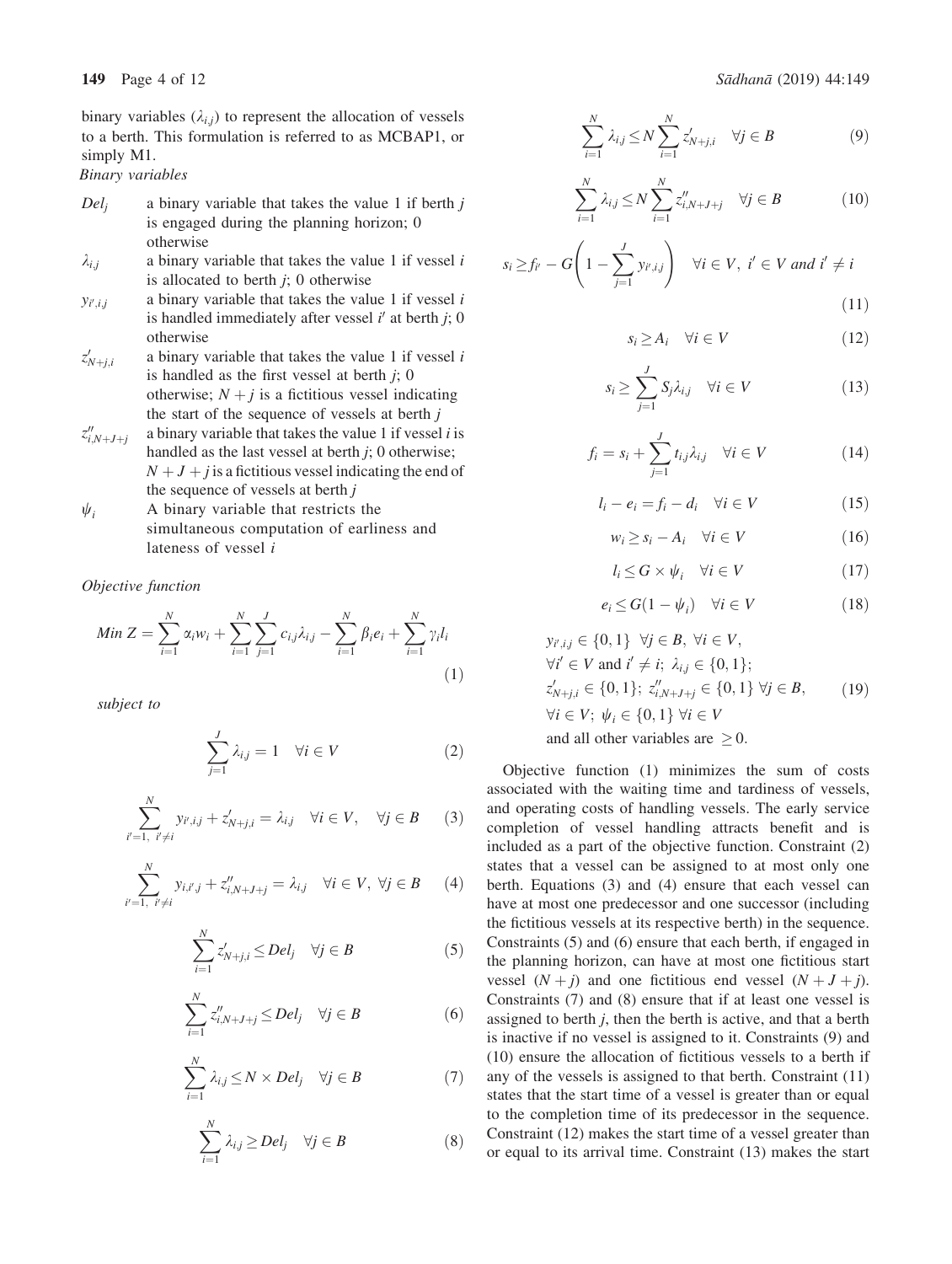time of a vessel assigned to a berth to be greater than or equal to the time at which the berth is available for service. Equation (14) calculates the completion time of a vessel as the sum of the respective start time and its handling time. Expression (15) determines the earliness and lateness of all vessels. Expression (16) determines the waiting time for each vessel especially when earliness reward is greater than the tardiness penalty with respect to a given vessel. Constraints (17) and (18) restrict the simultaneous computation of earliness and lateness of a vessel. Finally, expression (19) defines all the binary variables and continuous variables. Note that the binary variable  $\psi_i$  is introduced because service completion can be either early or late but not both for a vessel.

#### 4.2 MILP model 2 (MCBAP2)

Our second MILP model for the MCBAP is presented in this section. A two-dimensional precedence-based binary variable  $(z_{i',i})$  is used in this formulation to represent the sequence of vessels and a two-dimensional binary variable  $(\lambda_{i,j})$  is used to represent the allocation of a vessel to a berth. This formulation is referred to as MCBAP2, or simply M2.

#### Parameters

Apart from the parameters presented earlier, the following parameters are used in MCBAP2.

- $\lambda_{N+j,j}$  a variable that is given a value of 1 to indicate that the fictitious vessel  $N + j$  is allocated to berth j;  $\lambda_{N+j,j} = 1 \quad \forall j \in B$
- $\lambda_{N+J+j,j}$  a variable that is given a value of 1 to indicate that the fictitious vessel  $N + J + j$  is allocated to berth j;  $\lambda_{N+J+j,j} = 1 \quad \forall j \in B$

#### Binary variables

Apart from the binary variables,  $Del_j$ ,  $\lambda_{ij}$ ,  $z'_{N+j,i}$ ,  $z''_{i,N+J+j}$ and  $\psi_i$ , presented in MCBAP1, the following binary variable is used in MCBAP2.

 $z_{i'}$ a binary variable that takes the value 1 if vessels  $i$  and  $i'$  are allocated to berth j and vessel i is handled immediately after vessel  $i'$  at berth  $j$ ; 0 otherwise; this binary variable necessarily equals  $0$  if vessels  $i$  and  $i'$ are allotted to different berths, and hence the number of  $z_{i',i}$  active variables is reduced

# Objective function

$$
Min Z = \sum_{i=1}^{N} \alpha_i w_i + \sum_{i=1}^{N} \sum_{j=1}^{J} c_{i,j} \lambda_{i,j} - \sum_{i=1}^{N} \beta_i e_i + \sum_{i=1}^{N} \gamma_i l_i
$$
\n(20)

subject to

$$
\sum_{j=1}^{J} \lambda_{i,j} = 1 \quad \forall i \in V \tag{21}
$$

 $\lambda_{i,j} - \lambda_{i',j} \leq 1 - z_{i,i'} \quad \forall j \in B, \ \forall i \in V, \ i' \in V \text{ and } i' \neq i$  $(22)$ 

$$
\lambda_{N+j,j} - \lambda_{i,j} \le 1 - z'_{N+j,i} \quad \forall j \in B, \ \forall i \in V \tag{23}
$$

$$
\lambda_{N+J+j,j} - \lambda_{i,j} \le 1 - z''_{i,N+J+j} \quad \forall j \in B, \ \forall i \in V \tag{24}
$$

$$
\sum_{i'=1,i'\neq i}^{N} z_{i,i'} + \sum_{j=1}^{J} z_{i,N+J+j}'' = 1 \quad \forall i \in V \tag{25}
$$

$$
\sum_{i'=1, i'\neq i}^{N} z_{i',i} + \sum_{j=1}^{J} z'_{N+j,i} = 1 \quad \forall i \in V \tag{26}
$$

$$
z_{i,i'} + z_{i',i} \le 1
$$
  
  $i = 1, 2, ..., N - 1$  and  $i' = i + 1, i + 2, ..., N$  (27)

$$
\sum_{i=1}^{N} z'_{N+j,i} = Del_j \quad \forall j \in B \tag{28}
$$

$$
\sum_{i=1}^{N} z'_{N+j,i} \le \sum_{i=1}^{N} \lambda_{i,j} \quad \forall j \in B
$$
 (29)

$$
\sum_{i=1}^{N} \lambda_{i,j} \le N \sum_{i=1}^{N} z'_{N+j,i} \quad \forall j \in B
$$
 (30)

$$
\sum_{i=1}^{N} z_{i,N+J+j}'' = Del_j \quad \forall j \in B \tag{31}
$$

$$
\sum_{i=1}^{N} z_{i,N+J+j}'' \le \sum_{i=1}^{N} \lambda_{i,j} \quad \forall j \in B
$$
 (32)

$$
\sum_{i=1}^{N} \lambda_{i,j} \leq N \sum_{i=1}^{N} z_{i,N+J+j}^{"} \quad \forall j \in B \tag{33}
$$

$$
Del_j \geq \lambda_{i,j} \quad \forall i \in V, j \in B \tag{34}
$$

$$
f_i \ge A_i + \sum_{j=1}^{J} t_{i,j} \lambda_{i,j} \quad \forall i \in V \tag{35}
$$

$$
f_i \ge f_{i'} + \sum_{j=1}^{J} t_{i,j} \lambda_{i,j} - G(1 - z_{i',i})
$$
  
\n
$$
\forall i \in V, \ i' \in V \text{ and } i' \ne i
$$
\n(36)

$$
f_i \ge S_j \lambda_{i,j} + t_{i,j} \lambda_{i,j} - G\Big(1 - z'_{N+j,i}\Big) \quad \forall i \in V, j \in B \quad (37)
$$

$$
l_i - e_i = f_i - d_i \quad \forall i \in V \quad (38)
$$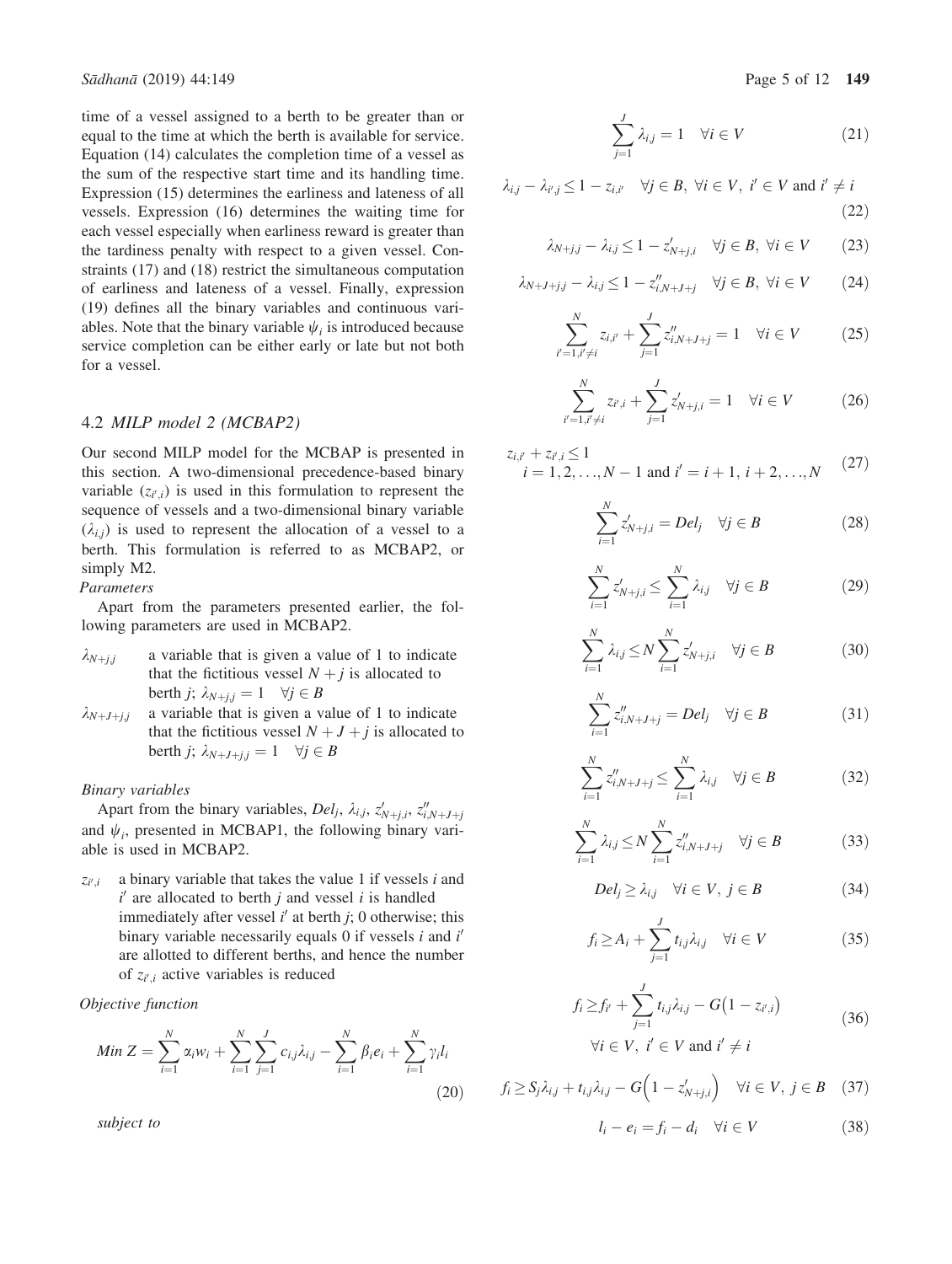$$
w_i \ge f_i - \sum_{j=1}^{J} t_{i,j} \lambda_{i,j} - A_i \quad \forall i \in V \tag{39}
$$

$$
l_i \le G \times \psi_i \quad \forall i \in V \tag{40}
$$

$$
e_i \le G(1 - \psi_i) \quad \forall i \in V \tag{41}
$$

$$
z_{i',i} \in \{0,1\} \ \forall i \in V, \ \forall i' \in V \text{ and } i' \neq i, \n\psi_i \in \{0,1\} \ \forall i \in V, \nz'_{N+j,i} \in \{0,1\}; \ z''_{i,N+J+j} \in \{0,1\}; \ \lambda_{i,j} \in \{0,1\} \tag{42} \n\forall j \in B, \ \forall i \in V, \n\mathbf{1}_{N,j} \in \{0,1\} \quad \forall j \in J.
$$

and all other variables are  $\geq 0$ .

The objective function (20) is similar to the previous formulation MCBAP1. Constraint (21) directs the assignment of a vessel to not more than one berth. Constraint (22) states that  $z_{i',i}$  equals zero when vessels i and i' are allotted to different berths. In addition, when vessels  $i$  and  $i'$  are allotted to berth j,  $z_{i',i}$  is either 0 or 1, depending, respectively, on whether immediate precedence is absent or present. Constraint (23) states that  $z'_{N+j,i}$  equals zero if vessel is is not allotted to berth *j*. In addition  $z'_{N+j,i}$  is either 1 or 0<br>depending recreatively on whether yoursal *i* is the first in depending, respectively, on whether vessel  $i$  is the first in the sequence or not. Similarly constraint (24) states that  $z'_{i,N+J+j}$  equals zero if vessel *i* is not allotted to berth *j*. In addition  $z'_{i,N+J+j}$  is either 1 or 0 depending on whether vessel  $i$  is the last in the sequence or not. Constraint (25) is to make sure that there is exactly one successor for vessel  $i$ , including the fictitious vessel  $N + j$ . Constraint (26) makes exactly one predecessor for vessel  $i$ , including the fictitious vessel  $N + J + j$ . A vessel can have only one type of sequence relationship with another vessel. Either a vessel can precede or succeed another vessel. This condition is enforced by constraint set (27). Constraints (28)–(30) ensure that fictitious vessel  $N + j$  with respect to berth j is active only if at least one vessel is assigned to berth j. Constraints (31)–(33) ensure that fictitious vessel  $N + J + j$ with respect to berth  $j$  is active only if at least one vessel is assigned to berth j. Constraint (34) introduces a berth-oriented binary variable to take the value of 1, if at least one vessel is assigned to a berth. The variables  $f_i$ ,  $w_i$ ,  $e_i$  and  $l_i$ are calculated in a similar way as those in MCBAP1 and are given as constraints (35)–(41). Finally expression (42) defines all the binary variables and continuous variables.

# 4.3 MILP model 3 (MCBAP3)

Our third MILP model for the MCBAP is presented in this section. A three-dimensional position-based binary variable  $(x_{i,j,k})$  is used in this formulation to represent the allocation of vessels to a berth and its sequence. This formulation is referred to as MCBAP3, or simply M3. Binary variable

 $x_{i,i,k}$  a binary variable that takes the value 1 if ship i is processed on berth  $j$  at position  $k$  in the sequence of vessels served on berth j; 0 otherwise

Objective function

$$
Min Z = \sum_{i=1}^{N} \alpha_i w_i + \sum_{i=1}^{N} \sum_{j=1}^{J} \sum_{k=1}^{N} c_{i,j} x_{i,j,k} - \sum_{i=1}^{N} \beta_i e_i
$$
  
+ 
$$
\sum_{i=1}^{N} \gamma_i l_i
$$
 (43)

subject to

$$
\sum_{j=1}^{J} \sum_{k=1}^{N} x_{i,j,k} = 1 \quad \forall i \in V
$$
 (44)

$$
\sum_{i=1}^{N} x_{i,j,k} \le 1 \quad \forall j \in B, k = 1, 2, ..., N \tag{45}
$$

$$
\sum_{i=1}^{N} x_{i,j,k} \ge \sum_{i=1}^{N} x_{i,j,k+1} \quad \forall j \in B \text{ and } k = 1, 2, ..., (N-1)
$$
\n(46)

$$
f'_{i,j,k} \le G \times x_{i,j,k} \quad \forall i \in V, \ \forall j \in B \text{ and } k = 1,2,\ldots,N \ \ (47)
$$

$$
f'_{i,j,k} \ge \sum_{i'=1, i'\ne i}^{N} f'_{i',j,k-1} + t_{i,j} - G(1 - x_{i,j,k}) \ \forall i \in V, \ \forall j
$$
  
\n
$$
\in B \text{ and } k = 2, ..., N
$$
\n(48)

$$
f_i = \sum_{j=1}^{J} \sum_{k=1}^{N} f'_{i,j,k} \quad \forall i \in V
$$
 (49)

$$
f_i \ge A_i + \sum_{j=1}^J \left( t_{i,j} \times \sum_{k=1}^N x_{i,j,k} \right) \quad \forall i \in V \tag{50}
$$

$$
f_i \ge \left(\sum_{j=1}^J \left(S_j \times \sum_{k=1}^N x_{i,j,k}\right)\right) + \sum_{j=1}^J \left(t_{i,j} \times \sum_{k=1}^N x_{i,j,k}\right) \tag{51}
$$

$$
l_i - e_i = f_i - d_i \quad \forall i \in V \tag{52}
$$

$$
w_i \ge f_i - \sum_{j=1}^J \left( t_{i,j} \times \sum_{k=1}^N x_{i,j,k} \right) - A_i \quad \forall i \in V \tag{53}
$$

$$
l_i \le G \times \psi_i \quad \forall i \in V \tag{54}
$$

$$
e_i \le G(1 - \psi_i) \quad \forall i \in V \tag{55}
$$

$$
x_{i,j,k} \in \{0, 1\}, \ \psi_i \in \{0, 1\}, \ \forall i \in V, \forall j \in B \text{ and } k = 1, 2, ..., N;
$$
 (56)

and all other variables are  $\geq 0$ .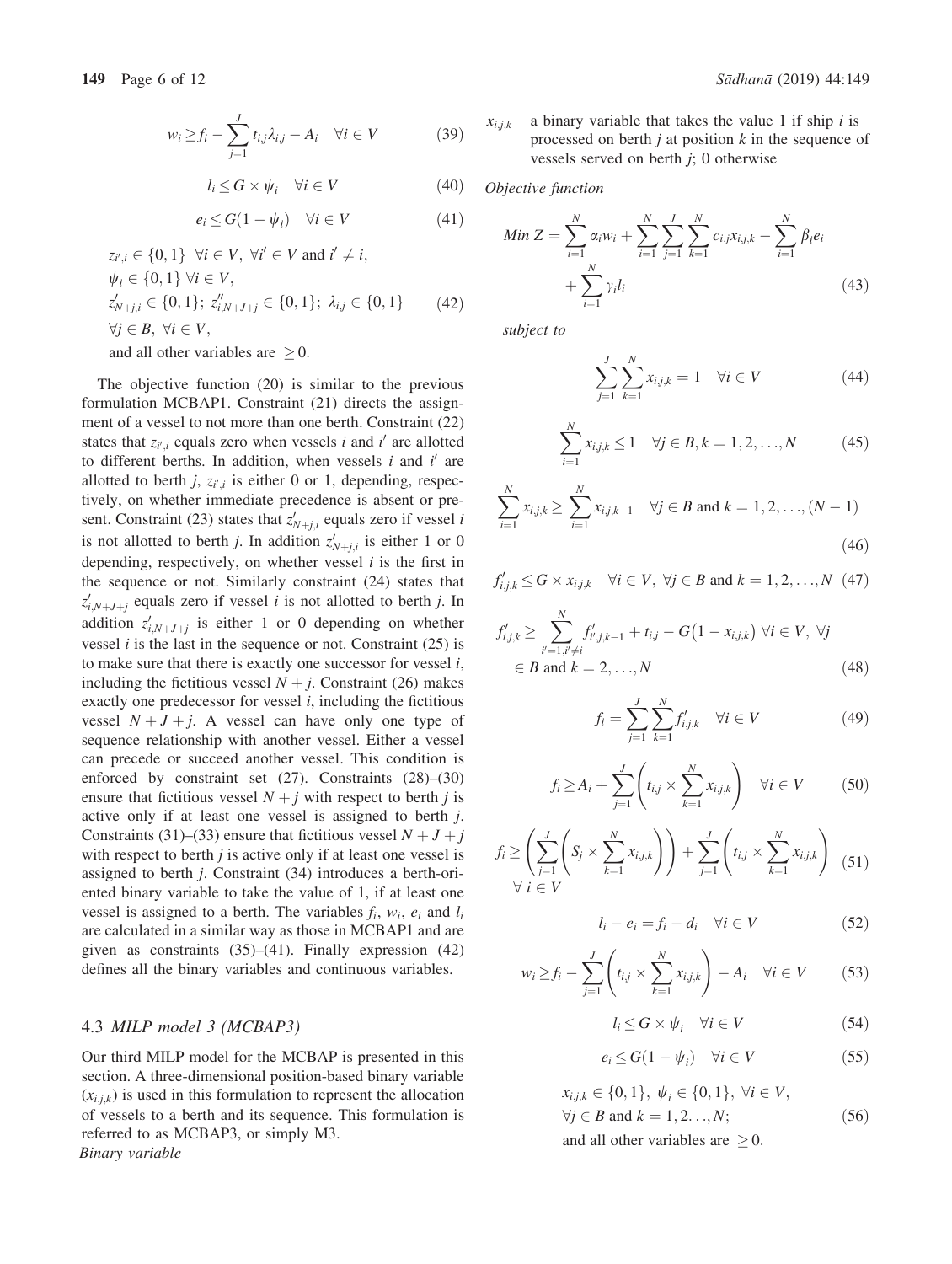The objective function (43) is similar to the previous formulations. In the constraints, Eq. (44) states that a vessel can be assigned only to a single berth and in only one position. Capacity constraint (45) states that a given position on a berth can accommodate at most one vessel. Compression constraint (46) restricts the occurrence of any position left unoccupied (in between the occupied positions in the sequence of vessels) with respect to a berth. Constraint (47) sets  $f'_{i,j,k}$  equal to zero, where vessel i is not assigned to berth  $j$  in position  $k$  of the sequence of vessels at berth j. Constraint (48) defines the completion time of a vessel handled at a specific position on a berth, being related to the sum of its processing time and the completion time of the vessel preceding immediately. Constraint (49) defines the completion time of a vessel. The variables  $f_i$ ,  $w_i$ ,  $e_i$  and  $l_i$  are calculated in a similar way as that in M1, and are given as constraints (50)–(55). Finally, expression (56) defines all the binary variables and continuous variables.

# 4.4 A comparison of the MILP formulations under evaluation

Table 1 shows the number of binary variables and the number of constraints of the MILP formulations for all the proposed models as well as the benchmark model proposed by Hansen et al [5]. In the rest of this paper, the benchmark model is referred to as M4. The non-negative condition imposed on variables is not considered in determining the number of constraints. The comparison is made based on the parameters  $N$  and  $J$ , where  $N$  and  $J$  denote the number of vessels (i.e.,  $|V|$ ) and the number of berths (i.e.,  $|B|$ ), respectively. It is noteworthy that the proposed models have less number of constraints and comparable number of binary variables in comparison to the existing model, thereby leading to more computational efficiency.

The proposed three models have three different approaches in terms of defining the key binary variables related to the sequence of processing vessels on a given berth. The associated novelties and contributions are presented here.

• MCBAP1 defines a three-dimensional binary variable  $y_{i',i,j}$  that is related to the precedence of vessel i' with respect to vessel  $i$  on berth  $j$ , if they are allotted to the

Table 1. A comparison of the sizes of MILP formulations under evaluation.

| <b>MILP</b><br>models | Number of binary<br>variables | Number of constraints   |
|-----------------------|-------------------------------|-------------------------|
| M <sub>1</sub>        | $N^2J + 2NJ + N + J$          | $N^2 + 2NJ + 7N + 6J$   |
| M <sub>2</sub>        | $N^2 + 3NJ + J$               | $N^2(J+3/2)+3NJ+(13/4)$ |
|                       |                               | $2)N + 6J$              |
| M <sub>3</sub>        | $N^2J+N$                      | $2N^2J + NJ + 8N - J$   |
| M <sub>4</sub>        | $N^2J + NJ$                   | $3N^2J + 4NJ + N$       |

same berth. The allocation of vessel  $i$  to berth  $j$  is indicated by the binary variable  $\lambda_{i,j}$ . In addition, we introduce fictitious vessels with respect to every berth j, denoted by  $N + j$  and  $N + J + j$ , respectively, to denote the start and finish of sequence of vessels serviced by berth *i*. Constraints such as  $(3)$ – $(6)$  and (9)–(11) make our precedence-based MILP formulation unique and distinct, and hence computationally superior.

- MCBAP2 also proposes a precedence-based binary variable  $z_{i',i}$  with respect to vessels  $i'$  and  $i$ ; however, this binary variable  $(z_{i',i})$  is unique and proposed for the first time in the context of MCBAP. This binary variable reduces the dimensional complexity of MCBAP2. However, this reduction in the dimensional complexity is associated with an increase in the number of constraints (see table 1 for details).
- MCBAP3 makes use of a position-based binary variable  $(x_{i,j,k})$  that is related to the possible placement of vessel  $i$  in position  $k$  of the sequence of vessels allotted to berth j. While the model by Hansen et al [5] also presents a similar position-based binary variable, our MCBAP3 results in a less number of total constraints due to the use of constraints (52)– (55). They make our proposed MCBAP3 computationally superior to the formulation by Hansen et al [5].

# 5. Modifications in the existing model of Hansen et al [5]

# 5.1 Redefining the Big M values

Hansen et al  $[5]$  defined four Big M coefficients in their formulation, denoted by  $M_{ik}$ ,  $M'_{ik}$ ,  $M''_{ik}$  and  $M'''_{ik}$ . Our computational experiments have identified the inadequacy of the Big  $M$  coefficients in their formulation. For some problems, Big M calculated is too small such that the optimum solution is not achieved. Hence, this study redefines the Big-M coefficients as follows:

- $M_{ik}$  is the sum of the k largest  $t_{ij}$ , plus the largest of the maximum arrival time of the ships and the time when berth i becomes available
- $M'_{ik}$ is equal to the largest  $\alpha_j$  multiplied by  $M_{ik}$
- $M''_{ik}$ is equal to the largest  $\beta_i$  multiplied by  $M_{ik}$
- $M_{ik}^{\prime\prime\prime}$ is equal to the largest  $\gamma_i$  multiplied by  $M_{ik}$

It is to be noted that in the existing formulation, index  $i$ denotes the berths, index  $j$  denotes the vessels and index  $k$ denotes the position in the sequence of vessels at a berth. A sample problem instance that enforces the redefinition of Big  $M$  values is given in the link <http://dx.doi.org/10. 17632/z4sh59w8sw.2#file-ebccb3a9-6076-44fe-ab40-2e90 70b7527b>.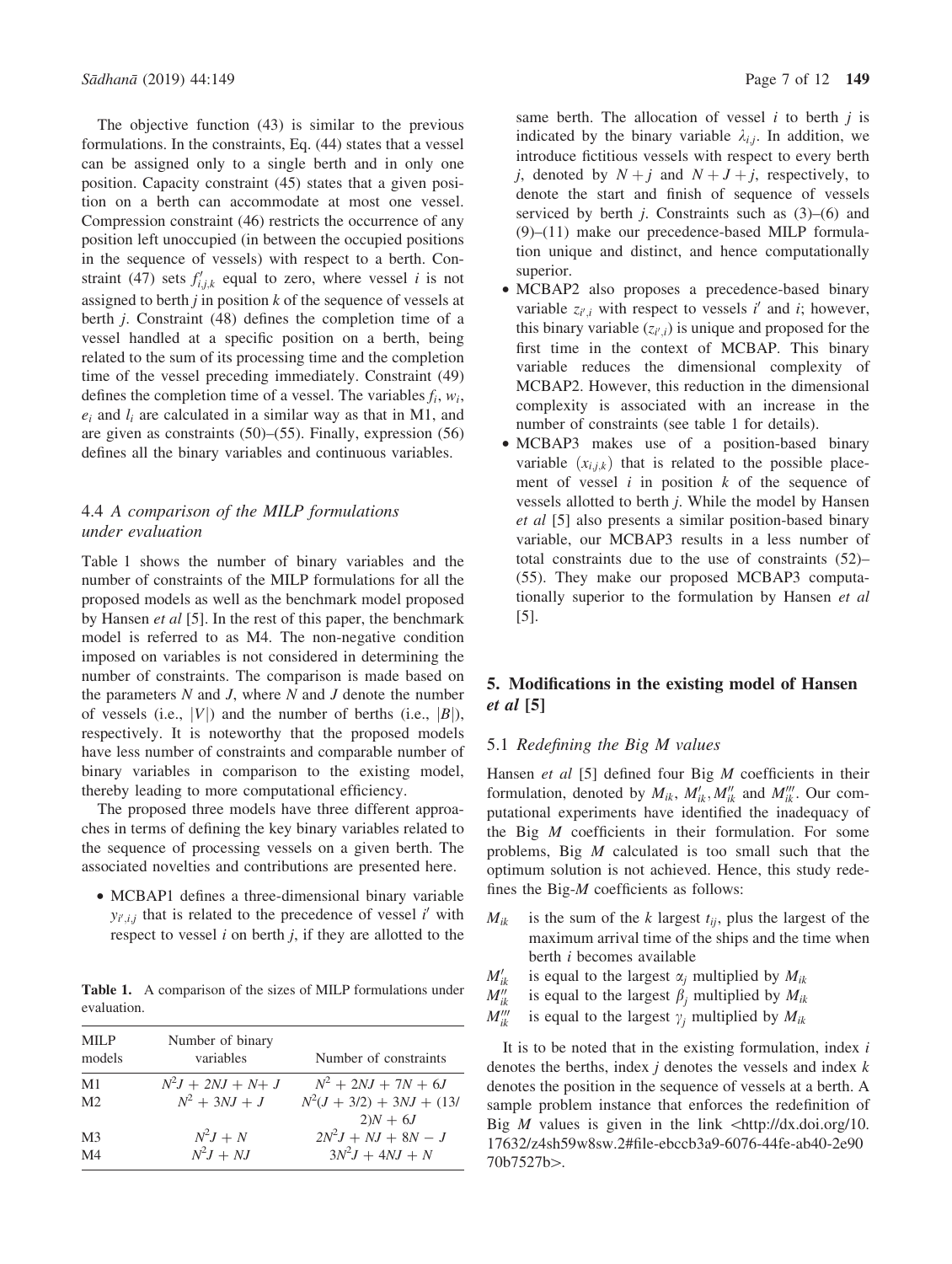# 5.2 Modification of the relation between earliness premium and lateness penalty

In the existing model. Hansen *et al* [5] assumed that the ship-dependent premium per unit of earliness time of service is less than the ship-dependent penalty per unit of time of lateness of service (i.e.,  $\beta_i \leq \gamma_i$ ). It need not be true in all cases. Our proposed formulations do not have such an assumption and are more realistic. The following additional constraints are proposed in the existing model for overcoming such a restriction:

$$
l_{ik} \le G \times \psi_{ik} \quad \forall i \in B, \ k = 1, 2, \dots N \tag{57}
$$

$$
e_{ik} \le G(1 - \psi_{ik}) \quad \forall i \in B, \ k = 1, 2, \dots N \text{ and } \qquad (58)
$$

$$
\psi_{ik} \in \{0, 1\} \quad \forall i \in B, \ k = 1, 2, ..., N
$$
 (59)

Constraints (57) and (58), and the binary variable  $\psi_i$ , are introduced to prevent the simultaneous presence or computation of earliness and tardiness of vessels when  $\beta_i \leq \gamma_i$ . We also tested the performance of the M4 with additional constraints (57)–(59), and could not observe any notable difference in the computational performance in terms of the average CPU time.

#### 6. Computational experimentation

The computational performance of the proposed MILP models is evaluated using a large number of randomly generated problem instances with different sizes with respect to various numbers of vessels and berths and by varying parameters, following the existing literature. Since benchmark instances are not available in the literature, problems are generated randomly as suggested by earlier researchers, especially by Hansen and Oguz [21] and Hansen *et al* [5]. We first explain how the problem instances are generated, and then present the computational performance evaluation of the various models.

#### 6.1 Generation of problem instances

Similar to the study of Hansen *et al* [5], two sets of problem instances are generated for studying the MCBAP problem with three different number of berths  $|B| \in \{5, 10, 20\}$ . The first set represents the extended version of instances from Hansen and Oguz [21] and Imai et al [6], and is now described. The arrival time of the vessel  $(A_i)$  is an integer value obtained from a uniform distribution in the range of  $[1, (7000/60) \times (|V|/|B|)]$  where |B| denotes the number of berths and  $|V|$  denotes the number of vessels. Handling time of vessel *i* on berth *j* is obtained by  $t_{ij} = (2u_{ij} + 1.5) \times 2000/60$  where *u* is a uniformly distributed ran  $1.5 \times 2000/60$ , where  $u_{ii}$  is a uniformly distributed random number between 0 and 1. Earliest available time of the berths  $(S_i)$  is set for each instance equal to a given fraction fr of the time interval between the first and last arriving ships. Imai et al [6] defined four different instance groups (IGs) with fr equal to  $1/2$ ,  $3/5$ ,  $5/8$  and 7/8, and that are indexed by 1, 2, 3 and 4, respectively, as shown in tables 2 and 3. The DBAP with all the ships arriving before the earliest available time of the berths  $(S_i)$  reduces to the SBAP, and hence such occurrence is restricted by considering  $fr<1$ . The per-unit cost associated with waiting time of vessel  $i(\alpha_i)$  is an integer number generated randomly from a uniform distribution in the interval [1, 10]. The values of  $\gamma_i$  and  $\beta_i$  for vessels are all set equal to 1. Due date  $d_i$  is set to  $A_i + (T_{max} - T_{min}) \times r$ , where  $T_{max}$  and  $T_{min}$  are maximum and minimum elements of matrix  $(t_{i,j})$ , respectively, and  $r$  is a random number from the interval  $[0, 1]$ . Costs for handling vessels are generated as  $c_{i,j} = 10 \times t_{i,j} + r \times t_{i,j}$ , where r is a random number in the interval [0, 1]. The first set of instances contains the generated problem instances for berth size  $|B| = \{5, 10\}$  and number of vessels  $|V| = \{10, 15, 20, 25, 30, 35, 40, 45, 50\}$ <br>with varying parameters of  $S_i$  (i.e.,  $fr =$ with varying parameters of  $S_j$  (i.e.,  $fr =$  41/2 3/5 5/8 7/8). For each combination of  $|V|$  and S.  $\{1/2, 3/5, 5/8, 7/8\}$ . For each combination of  $|V|$  and  $S_j$ , three instances are generated. Therefore, a total of 216 three instances are generated. Therefore, a total of 216 problem instances are thus generated in the first set.

The second set of generated problem instances is now described. Availability times of the berths  $(S_j)$ , arrival times of the vessels  $(A_i)$  and handling times of the vessels  $(t_{i,j})$  are integer numbers generated from a uniform distribution in the intervals [0, 10], [10, 20] and [1, 11], respectively, for berths and vessels. All other input values are generated as in the case of the first set of instances. The second set of instances contains the generated problem instances for berth size  $|B| = 20$  and number of vessels  $|V| =$ {20, 30, 40, 50, 60, 70, 80, 90, 100, 110, 120, 130, 140, 150}. For each  $|V|$ , five instances are generated. Therefore a total of 70 instances are thus generated. All the details of problem instances generated for this study are given in the link  $\text{thtp:}/\text{dx.doi.org}/10.17632/\text{z4sh59w8sw.2}$ .

All the proposed MILP models and the benchmark model (M4) are implemented using IBM Cplex 12.7.1 with default settings, and on a system with 64-bit Intel i5 3.2 GHz Processor and 8.0 GB of RAM. A time limit of 3600 s is imposed for running the MILP models, similar to most previous researchers. The randomly generated problem instances in the first set are tested with all the MILP models to study the computational efficiency of the proposed formulations. Further, the randomly generated problem instances in the second set are tested with MCBAP1 to study the computational efficiency/robustness of the proposed model MCBAP1 in large-sized problem instances.

# 6.2 Computational performance evaluation of MILP models

The performance analysis of the proposed formulations (M1, M2 and M3) and the existing formulation by Hansen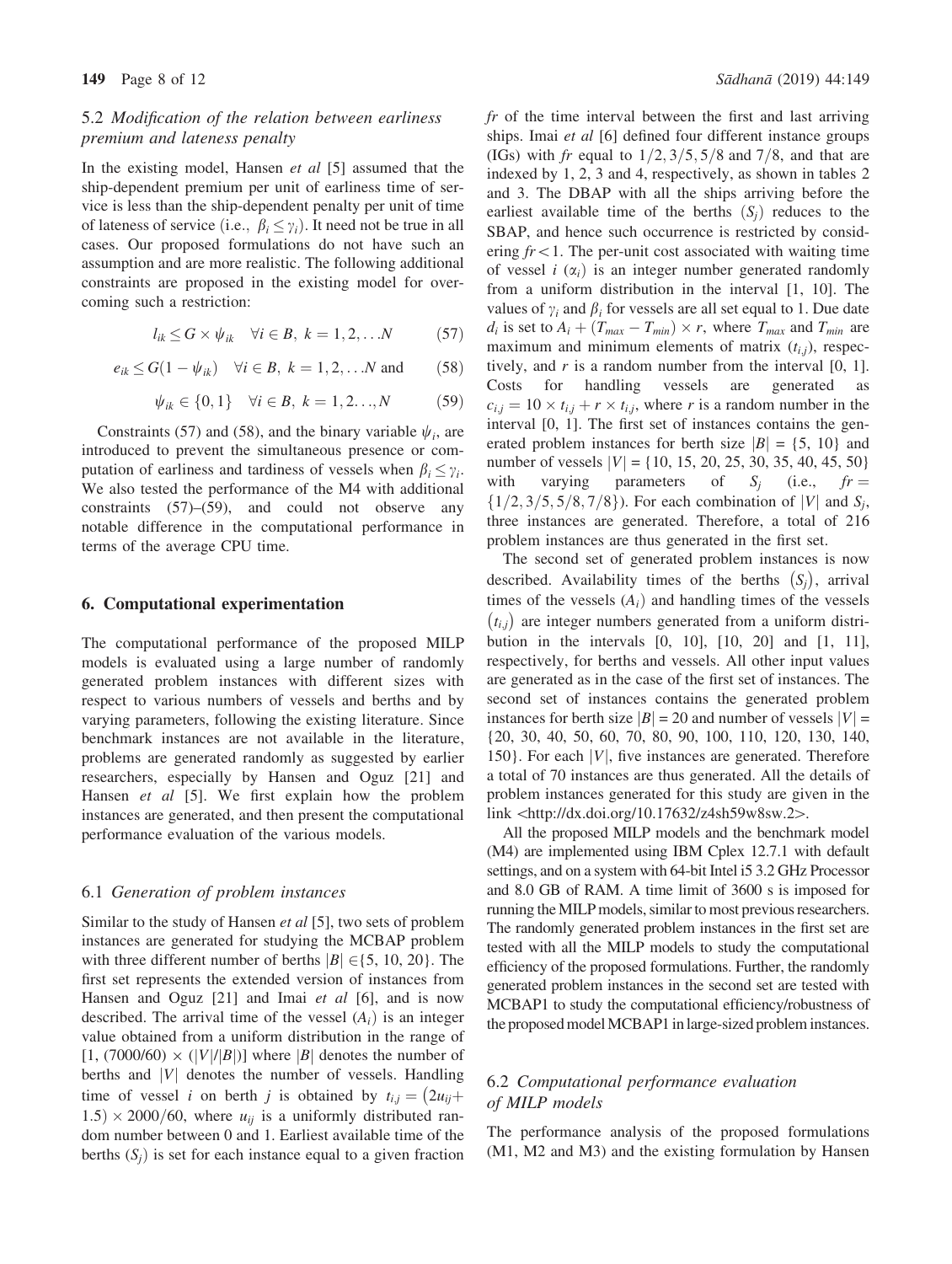**Table 2.** Computational performance of MILP models  $(B = 5)$ .

|                |                |                  | Average optimality gap <sup>a</sup> $(\%)$ |                  |                | Average CPU time <sup>b</sup> (s) |                          |                          |                          | Number of optimal solutions <sup>c</sup> |                  |                  |                  |
|----------------|----------------|------------------|--------------------------------------------|------------------|----------------|-----------------------------------|--------------------------|--------------------------|--------------------------|------------------------------------------|------------------|------------------|------------------|
| $ B \times V $ | IG             | M1               | M <sub>2</sub>                             | M <sub>3</sub>   | M <sub>4</sub> | M1                                | M <sub>2</sub>           | M <sub>3</sub>           | M <sub>4</sub>           | M1                                       | M <sub>2</sub>   | M <sub>3</sub>   | M <sub>4</sub>   |
| $5\times10$    | $\mathbf{1}$   | $\boldsymbol{0}$ | $\boldsymbol{0}$                           | $\boldsymbol{0}$ | 9.82           | 1.18                              | 7.74                     | 32.09                    | 1628                     | 3                                        | 3                | 3                | 1                |
|                | $\mathfrak{2}$ | $\overline{0}$   | $\overline{0}$                             | $\overline{0}$   | 18.73          | 0.94                              | 7.33                     | 20.35                    |                          | 3                                        | 3                | 3                | $\boldsymbol{0}$ |
|                | 3              | $\boldsymbol{0}$ | $\overline{0}$                             | $\boldsymbol{0}$ | 34.41          | 1.41                              | 20.39                    | 45.60                    | 2730                     | 3                                        | 3                | 3                | 1                |
|                | $\overline{4}$ | $\boldsymbol{0}$ | $\overline{0}$                             | $\boldsymbol{0}$ | 35.39          | 5.72                              | 89.31                    | 126.69                   | $\qquad \qquad -$        | 3                                        | 3                | 3                | $\boldsymbol{0}$ |
| $5 \times 15$  | $\mathbf{1}$   | $\boldsymbol{0}$ | 3.05                                       | 10.87            | 100            | 623.1                             | 2201                     | $\overline{\phantom{0}}$ | $\overline{\phantom{0}}$ | 3                                        | $\mathbf{1}$     | $\boldsymbol{0}$ | $\boldsymbol{0}$ |
|                | $\sqrt{2}$     | 2.26             | 5.68                                       | 9.43             | 100            | 151.1                             | 945.6                    |                          | $\overline{\phantom{0}}$ | 2                                        | $\overline{c}$   | $\boldsymbol{0}$ | $\boldsymbol{0}$ |
|                | 3              | 2.65             | 14.94                                      | 12.44            | 100            | 647.1                             |                          |                          | $\equiv$                 | 1                                        | $\boldsymbol{0}$ | $\boldsymbol{0}$ | $\boldsymbol{0}$ |
|                | $\overline{4}$ | 6.79             | 31.93                                      | 12.57            | 100            | $\equiv$                          |                          |                          | $\overline{\phantom{0}}$ | $\overline{0}$                           | $\overline{0}$   | $\boldsymbol{0}$ | $\boldsymbol{0}$ |
| $5 \times 20$  | $\mathbf{1}$   | 10.08            | 18.58                                      | 16.85            | 100            |                                   |                          |                          | $\overline{\phantom{0}}$ | $\theta$                                 | $\boldsymbol{0}$ | $\boldsymbol{0}$ | $\boldsymbol{0}$ |
|                | $\mathfrak{2}$ | 11.12            | 35.75                                      | 16.86            | 100            |                                   | $\overline{\phantom{0}}$ |                          | $\overline{\phantom{0}}$ | $\theta$                                 | $\boldsymbol{0}$ | $\boldsymbol{0}$ | $\boldsymbol{0}$ |
|                | 3              | 9.53             | 32.07                                      | 14.91            | 100            |                                   |                          |                          | $\overline{\phantom{0}}$ | $\theta$                                 | $\boldsymbol{0}$ | $\boldsymbol{0}$ | $\boldsymbol{0}$ |
|                | $\overline{4}$ | 11.67            | 54.53                                      | 15.61            | 100            |                                   |                          |                          | $\overline{\phantom{0}}$ | $\boldsymbol{0}$                         | $\boldsymbol{0}$ | $\boldsymbol{0}$ | $\boldsymbol{0}$ |
| $5\times25$    | $\mathbf{1}$   | 15.46            | 37.78                                      | 20.44            | 100            |                                   |                          |                          | $\overline{\phantom{0}}$ | $\boldsymbol{0}$                         | $\boldsymbol{0}$ | $\boldsymbol{0}$ | $\boldsymbol{0}$ |
|                | $\mathfrak{2}$ | 15.99            | 48.24                                      | 20.02            | 100            |                                   |                          |                          | $\equiv$                 | $\boldsymbol{0}$                         | $\boldsymbol{0}$ | $\boldsymbol{0}$ | $\boldsymbol{0}$ |
|                | 3              | 15.04            | 49.46                                      | 18.88            | 100            |                                   | $\equiv$                 | $\overline{\phantom{0}}$ | $\overline{\phantom{0}}$ | $\boldsymbol{0}$                         | $\boldsymbol{0}$ | $\boldsymbol{0}$ | $\boldsymbol{0}$ |
|                | $\overline{4}$ | 16.87            | 68.38                                      | 19.54            | 100            |                                   | $\equiv$                 | $\overline{\phantom{0}}$ | $\overline{\phantom{0}}$ | $\boldsymbol{0}$                         | $\boldsymbol{0}$ | $\boldsymbol{0}$ | $\boldsymbol{0}$ |
| $5 \times 30$  | $\mathbf{1}$   | 16.46            | 44.49                                      | 20.15            | 100            |                                   |                          |                          | $\equiv$                 | 0                                        | $\boldsymbol{0}$ | $\boldsymbol{0}$ | $\boldsymbol{0}$ |
|                | $\mathfrak{2}$ | 17.94            | 54.00                                      | 21.28            | 100            |                                   |                          |                          | $\overline{\phantom{0}}$ | $\boldsymbol{0}$                         | $\boldsymbol{0}$ | $\boldsymbol{0}$ | $\boldsymbol{0}$ |
|                | 3              | 19.77            | 57.15                                      | 22.52            | 100            |                                   |                          |                          | $\overline{\phantom{0}}$ | $\boldsymbol{0}$                         | $\boldsymbol{0}$ | $\boldsymbol{0}$ | $\boldsymbol{0}$ |
|                | $\overline{4}$ | 18.75            | 72.97                                      | 20.69            | 100            |                                   | $\overline{\phantom{0}}$ |                          | $\overline{\phantom{0}}$ | $\overline{0}$                           | $\overline{0}$   | $\boldsymbol{0}$ | $\mathbf{0}$     |
| $5 \times 35$  | $\mathbf{1}$   | 20.47            | 52.33                                      | 24.09            | 100            |                                   |                          | —                        | $\overline{\phantom{0}}$ | $\theta$                                 | $\overline{0}$   | $\boldsymbol{0}$ | $\mathbf{0}$     |
|                | $\mathfrak{2}$ | 20.30            | 60.13                                      | 22.12            | 100            |                                   |                          |                          | $\overline{\phantom{0}}$ | $\theta$                                 | $\boldsymbol{0}$ | $\boldsymbol{0}$ | $\boldsymbol{0}$ |
|                | 3              | 22.38            | 63.25                                      | 25.21            | 100            |                                   |                          |                          | $\overline{\phantom{0}}$ | $\boldsymbol{0}$                         | $\boldsymbol{0}$ | $\boldsymbol{0}$ | $\boldsymbol{0}$ |
|                | $\overline{4}$ | 19.51            | 77.08                                      | 21.16            | 100            |                                   |                          |                          | $\overline{\phantom{0}}$ | $\boldsymbol{0}$                         | $\boldsymbol{0}$ | $\boldsymbol{0}$ | $\boldsymbol{0}$ |
| $5\times 40$   | $\mathbf{1}$   | 23.24            | 63.19                                      | 25.64            | 100            |                                   | $\equiv$                 | $\overline{\phantom{0}}$ | $\overline{\phantom{0}}$ | $\boldsymbol{0}$                         | $\boldsymbol{0}$ | $\boldsymbol{0}$ | $\boldsymbol{0}$ |
|                | $\mathfrak{2}$ | 23.79            | 67.79                                      | 25.38            | 100            |                                   |                          |                          | $\overline{\phantom{0}}$ | $\overline{0}$                           | $\overline{0}$   | $\boldsymbol{0}$ | $\mathbf{0}$     |
|                | 3              | 23.66            | 69.37                                      | 25.32            | 100            |                                   |                          | $\overline{\phantom{0}}$ | $\overline{\phantom{0}}$ | $\theta$                                 | $\overline{0}$   | $\boldsymbol{0}$ | $\boldsymbol{0}$ |
|                | $\overline{4}$ | 22.85            | 81.58                                      | 23.81            | 100            |                                   |                          |                          | $\overline{\phantom{0}}$ | $\overline{0}$                           | $\overline{0}$   | $\boldsymbol{0}$ | $\boldsymbol{0}$ |
| $5 \times 45$  | $\mathbf{1}$   | 23.42            | 62.08                                      | 24.59            | 100            |                                   |                          |                          | $\overline{\phantom{0}}$ | $\theta$                                 | $\boldsymbol{0}$ | $\boldsymbol{0}$ | $\boldsymbol{0}$ |
|                | $\mathfrak{2}$ | 26.71            | 71.34                                      | 28.45            | 100            |                                   | $\overline{\phantom{0}}$ |                          | $\overline{\phantom{0}}$ | $\theta$                                 | $\boldsymbol{0}$ | $\boldsymbol{0}$ | $\boldsymbol{0}$ |
|                | 3              | 26.78            | 71.65                                      | 28.17            | 100            |                                   |                          |                          | $\overline{\phantom{0}}$ | $\theta$                                 | $\boldsymbol{0}$ | $\boldsymbol{0}$ | $\boldsymbol{0}$ |
|                | $\overline{4}$ | 23.44            | 81.25                                      | 24.43            | 100            |                                   |                          |                          | $\overline{\phantom{0}}$ | $\theta$                                 | $\boldsymbol{0}$ | $\boldsymbol{0}$ | $\boldsymbol{0}$ |
| $5\times50$    | $\mathbf{1}$   | 25.91            | 68.15                                      | 27.71            | 100            |                                   |                          |                          | $\equiv$                 | $\boldsymbol{0}$                         | $\boldsymbol{0}$ | $\boldsymbol{0}$ | $\boldsymbol{0}$ |
|                | $\sqrt{2}$     | 26.64            | 74.58                                      | 28.38            | 100            |                                   |                          |                          | $\overline{\phantom{0}}$ | $\boldsymbol{0}$                         | $\boldsymbol{0}$ | $\boldsymbol{0}$ | $\boldsymbol{0}$ |
|                | 3              | 27.38            | 74.69                                      | 29.03            | 100            |                                   |                          |                          | $\overline{\phantom{0}}$ | $\boldsymbol{0}$                         | $\boldsymbol{0}$ | $\boldsymbol{0}$ | $\boldsymbol{0}$ |
|                | $\overline{4}$ | 24.06            | 84.47                                      | 25.09            | 100            |                                   |                          |                          | $\overline{\phantom{0}}$ | $\overline{0}$                           | $\overline{0}$   | $\overline{0}$   | $\boldsymbol{0}$ |

<sup>a</sup>Optimality gap (%) is computed as  $100 \times$  (objective function value – current MILP best bound)/ objective function value, and is reported by the solver during termination.

<sup>b</sup>Average CPU time taken for problem instances where optimum solutions have been reached within 3600 s.

c Number of problem instances solved optimally within 3600 s in a set of 3 problem instances with similar parameters.

et al [5], referred to as M4 in this paper, for the MCBAP is presented in this section. For each problem instance and for each MILP formulation, the objective function value and the computational time within which the optimal solution is obtained and the optimality gap for the instances that could not be solved within 3600 s are observed. The formulations are compared based on the average computational time taken to solve the problems optimally, based on the average percentage optimality gap and based on the number of test instances solved to optimality within the given time limit of 3600 s for the problem instances with similar parameters (i.e., for the given set of  $|B|$ , |V| and fr in tables 2 and 3 and for the given set of  $|B|$  and  $|V|$  in table 4). The experimental results are compiled and presented in tables 2–4. Table 3 in this paper follows the same settings as in table 3 of Hansen et al [5], used for the heuristics evaluation in that paper. Similarly table 4 follows similar settings as in table 4 of the paper just cited. In tables 2–4, the average CPU time is shown as '–' when none of the problem instances converges to optimality in the given time limit of 3600 s. With respect to tables 2 and 3, when, for less than 3 problem instances, the optimal solution has been obtained, the average optimality gap over 3 problem instances (when executed up to 3600 s) is computed and reported. The CPU times corresponding to problem instances that attained optimal solutions (within the time limit of 3600 s) are averaged and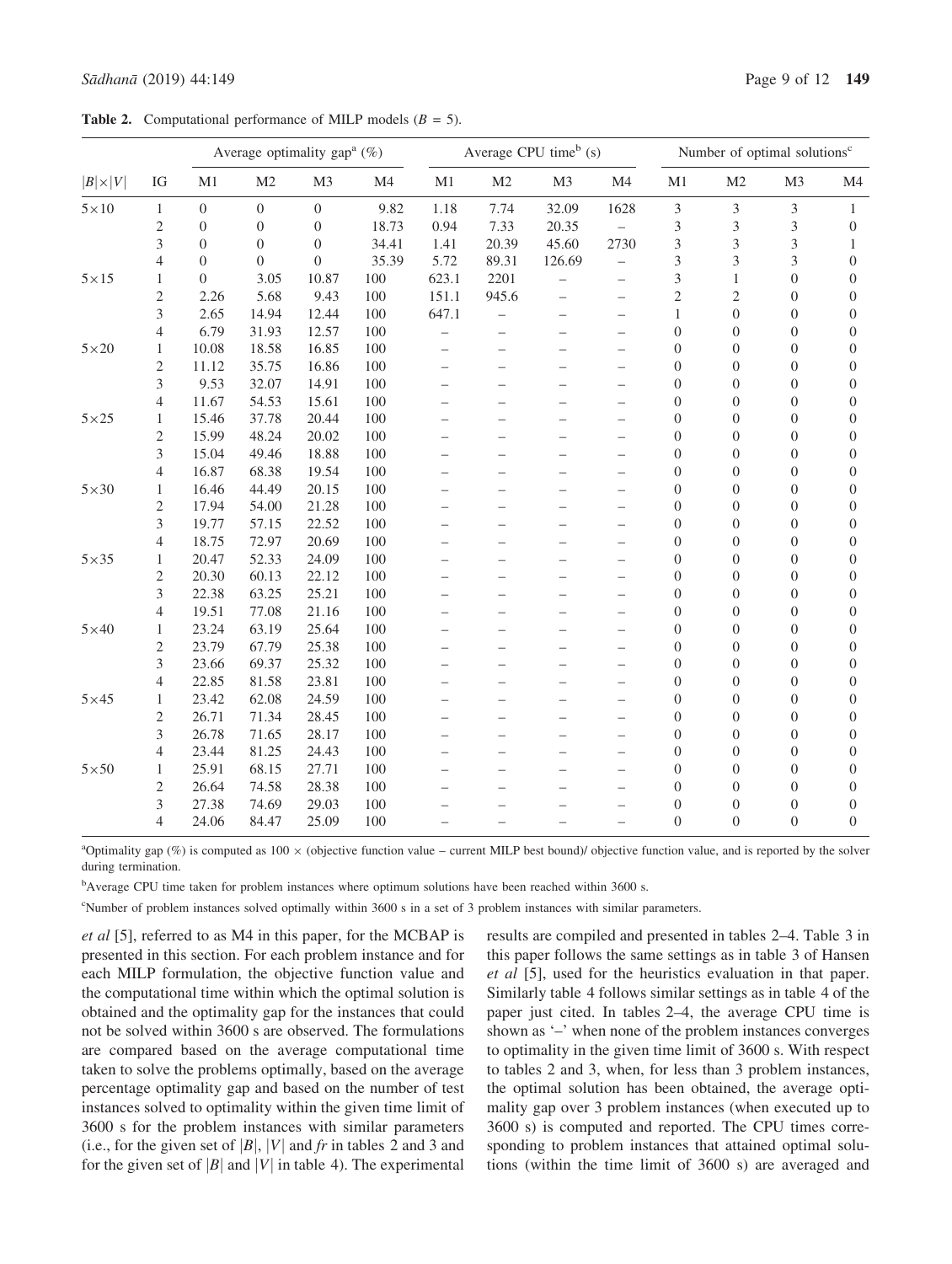|                |                 |                  | Average optimality gap $(\%)$ |                  |                | Average CPU time (s)     |                          |                          | Number of optimal solutions |                  |                             |                             |                  |
|----------------|-----------------|------------------|-------------------------------|------------------|----------------|--------------------------|--------------------------|--------------------------|-----------------------------|------------------|-----------------------------|-----------------------------|------------------|
| $ B \times V $ | IG <sup>a</sup> | M1               | M <sub>2</sub>                | M <sub>3</sub>   | M <sub>4</sub> | M1                       | M <sub>2</sub>           | M <sub>3</sub>           | M <sub>4</sub>              | M1               | M <sub>2</sub>              | M <sub>3</sub>              | M4               |
| $10\times10$   | $\mathbf{1}$    | $\boldsymbol{0}$ | $\boldsymbol{0}$              | $\boldsymbol{0}$ | 12.53          | 0.39                     | 5.60                     | 4.22                     | $\qquad \qquad -$           | $\mathfrak{Z}$   | $\ensuremath{\mathfrak{Z}}$ | $\ensuremath{\mathfrak{Z}}$ | $\boldsymbol{0}$ |
|                | $\mathfrak{2}$  | $\boldsymbol{0}$ | $\boldsymbol{0}$              | $\boldsymbol{0}$ | 9.52           | 0.50                     | 3.92                     | 1.45                     | 2259                        | 3                | 3                           | 3                           | 1                |
|                | 3               | $\overline{0}$   | $\overline{0}$                | $\overline{0}$   | 17.01          | 0.33                     | 6.78                     | 2.51                     | $\equiv$                    | 3                | 3                           | 3                           | $\boldsymbol{0}$ |
|                | $\overline{4}$  | $\boldsymbol{0}$ | $\boldsymbol{0}$              | $\overline{0}$   | 26.94          | 0.43                     | 9.31                     | 0.70                     | $\equiv$                    | 3                | 3                           | 3                           | $\boldsymbol{0}$ |
| $10\times15$   | $\mathbf{1}$    | $\boldsymbol{0}$ | $\boldsymbol{0}$              | 1.28             | 77.44          | 6.09                     | 487                      | 1406                     | $\overline{\phantom{0}}$    | 3                | 3                           | $\sqrt{2}$                  | $\boldsymbol{0}$ |
|                | $\mathfrak{2}$  | $\boldsymbol{0}$ | $\overline{0}$                | 3.26             | 82.15          | 16.12                    | 1164                     |                          | $\equiv$                    | 3                | 3                           | $\mathbf{0}$                | $\boldsymbol{0}$ |
|                | 3               | $\boldsymbol{0}$ | 2.90                          | 3.07             | 93.42          | 23.81                    | 602                      | 2184                     | $\equiv$                    | 3                | 1                           | $\mathbf{1}$                | $\overline{0}$   |
|                | 4               | $\overline{0}$   | 7.22                          | 3.55             | 93.05          | 34.23                    | $\equiv$                 | $\qquad \qquad -$        | $\equiv$                    | 3                | $\overline{0}$              | $\mathbf{0}$                | $\overline{0}$   |
| $10\times20$   | $\mathbf{1}$    | $\overline{0}$   | 4.51                          | 5.21             | 100            | 866                      | 509                      | 560                      | $\equiv$                    | 3                | 1                           | 1                           | $\overline{0}$   |
|                | $\overline{2}$  | $\overline{0}$   | 13.17                         | 5.05             | 100            | 98.61                    | $\equiv$                 | $\overline{\phantom{m}}$ | $\overline{\phantom{0}}$    | 3                | $\overline{0}$              | $\boldsymbol{0}$            | $\overline{0}$   |
|                | 3               | 0.34             | 17.86                         | 6.14             | 100            | 310                      | $\overline{\phantom{0}}$ | $\overline{\phantom{0}}$ | $\overline{\phantom{0}}$    | $\mathfrak{2}$   | $\boldsymbol{0}$            | $\boldsymbol{0}$            | $\overline{0}$   |
|                | $\overline{4}$  | 4.93             | 39.31                         | 9.38             | 100            |                          | $\overline{\phantom{0}}$ |                          | $\overline{\phantom{0}}$    | $\overline{0}$   | $\boldsymbol{0}$            | $\mathbf{0}$                | $\overline{0}$   |
| $10\times25$   | $\mathbf{1}$    | 6.80             | 19.93                         | 11.60            | 100            |                          |                          |                          | $\equiv$                    | $\boldsymbol{0}$ | $\mathbf{0}$                | $\mathbf{0}$                | $\boldsymbol{0}$ |
|                | $\overline{2}$  | 7.33             | 28.93                         | 12.13            | 100            |                          | $\overline{\phantom{0}}$ |                          | $\qquad \qquad -$           | $\boldsymbol{0}$ | $\boldsymbol{0}$            | $\boldsymbol{0}$            | $\boldsymbol{0}$ |
|                | 3               | 6.79             | 30.06                         | 11.73            | 100            | $\overline{\phantom{0}}$ | $\overline{\phantom{0}}$ | $\overline{\phantom{0}}$ | $\overline{\phantom{0}}$    | $\mathbf{0}$     | $\mathbf{0}$                | $\mathbf{0}$                | $\boldsymbol{0}$ |
|                | 4               | 9.82             | 51.57                         | 14.01            | 100            |                          | $\overline{\phantom{0}}$ |                          | $\overline{\phantom{0}}$    | $\overline{0}$   | $\boldsymbol{0}$            | $\boldsymbol{0}$            | $\overline{0}$   |
| $10\times30$   | $\mathbf{1}$    | 7.93             | 30.31                         | 11.72            | 100            |                          | L.                       |                          | $\equiv$                    | $\overline{0}$   | $\boldsymbol{0}$            | $\boldsymbol{0}$            | $\overline{0}$   |
|                | $\overline{2}$  | 6.99             | 35.54                         | 10.79            | 100            |                          | $\overline{\phantom{0}}$ |                          | $\overline{\phantom{0}}$    | $\overline{0}$   | $\boldsymbol{0}$            | $\boldsymbol{0}$            | $\overline{0}$   |
|                | 3               | 7.73             | 37.77                         | 11.34            | 100            | $\equiv$                 | $\overline{\phantom{0}}$ |                          | $\equiv$                    | $\overline{0}$   | $\overline{0}$              | $\overline{0}$              | $\Omega$         |
|                | 4               | 10.34            | 59.25                         | 13.80            | 100            | $\overline{\phantom{0}}$ | $\overline{\phantom{0}}$ |                          | $\overline{\phantom{0}}$    | $\theta$         | $\overline{0}$              | $\overline{0}$              | $\Omega$         |
| $10\times35$   | $\mathbf{1}$    | 12.92            | 37.93                         | 15.92            | 100            |                          | $\equiv$                 |                          | $\overline{\phantom{0}}$    | $\overline{0}$   | $\mathbf{0}$                | $\overline{0}$              | $\overline{0}$   |
|                | $\overline{c}$  | 12.96            | 44.21                         | 16.44            | 100            |                          | $\overline{\phantom{0}}$ |                          | $\overline{\phantom{0}}$    | $\boldsymbol{0}$ | $\boldsymbol{0}$            | $\boldsymbol{0}$            | $\boldsymbol{0}$ |
|                | 3               | 15.35            | 48.83                         | 18.13            | 100            |                          | $\overline{\phantom{0}}$ | $\overline{\phantom{0}}$ | $\overline{\phantom{0}}$    | $\mathbf{0}$     | $\boldsymbol{0}$            | $\boldsymbol{0}$            | $\boldsymbol{0}$ |
|                | 4               | 14.26            | 64.07                         | 17.19            | 100            |                          | $\overline{\phantom{0}}$ |                          | $\overline{\phantom{0}}$    | $\overline{0}$   | $\mathbf{0}$                | $\mathbf{0}$                | $\overline{0}$   |
| $10\times 40$  | $\mathbf{1}$    | 11.88            | 45.07                         | 15.13            | 100            |                          | $\overline{\phantom{0}}$ |                          | $\overline{\phantom{0}}$    | $\overline{0}$   | $\mathbf{0}$                | $\mathbf{0}$                | $\overline{0}$   |
|                | $\mathfrak{2}$  | 12.84            | 53.46                         | 15.30            | 100            |                          | $\overline{\phantom{0}}$ |                          | $\overline{\phantom{0}}$    | $\overline{0}$   | $\boldsymbol{0}$            | $\boldsymbol{0}$            | $\overline{0}$   |
|                | 3               | 14.72            | 51.73                         | 16.88            | 100            | $\overline{\phantom{a}}$ | $\overline{\phantom{0}}$ | $\overline{\phantom{0}}$ | $\overline{\phantom{0}}$    | $\overline{0}$   | $\boldsymbol{0}$            | $\boldsymbol{0}$            | $\overline{0}$   |
|                | 4               | 15.06            | 68.03                         | 17.11            | 100            |                          | $\overline{\phantom{0}}$ |                          | $\overline{\phantom{0}}$    | $\overline{0}$   | $\boldsymbol{0}$            | $\overline{0}$              | $\overline{0}$   |
| $10\times 45$  | $\mathbf{1}$    | 15.35            | 49.98                         | 18.23            | 100            |                          |                          |                          | $\overline{\phantom{0}}$    | $\overline{0}$   | $\boldsymbol{0}$            | $\overline{0}$              | $\overline{0}$   |
|                | $\mathfrak{2}$  | 17.91            | 58.66                         | 21.29            | 100            |                          | L.                       |                          | $\qquad \qquad -$           | $\overline{0}$   | $\mathbf{0}$                | $\mathbf{0}$                | $\overline{0}$   |
|                | 3               | 18.68            | 59.03                         | 21.49            | 100            |                          | $\overline{\phantom{0}}$ |                          | $\overline{\phantom{0}}$    | $\mathbf{0}$     | $\boldsymbol{0}$            | $\mathbf{0}$                | $\overline{0}$   |
|                | 4               | 17.29            | 70.90                         | 18.70            | 100            |                          | $\overline{\phantom{0}}$ |                          | $\overline{\phantom{0}}$    | $\mathbf{0}$     | $\mathbf{0}$                | $\mathbf{0}$                | $\boldsymbol{0}$ |
| $10\times50$   | $\mathbf{1}$    | 15.94            | 56.32                         | 19.00            | 100            |                          | $\overline{\phantom{0}}$ |                          | $\overline{\phantom{0}}$    | $\mathbf{0}$     | $\mathbf{0}$                | $\mathbf{0}$                | $\boldsymbol{0}$ |
|                | $\mathfrak{2}$  | 16.65            | 63.02                         | 20.02            | 100            |                          | $\overline{\phantom{0}}$ |                          | $\overline{\phantom{0}}$    | $\mathbf{0}$     | $\mathbf{0}$                | $\mathbf{0}$                | $\boldsymbol{0}$ |
|                | 3               | 18.29            | 63.30                         | 21.53            | 100            |                          | ÷,                       |                          | $\overline{\phantom{0}}$    | $\mathbf{0}$     | $\boldsymbol{0}$            | $\boldsymbol{0}$            | $\boldsymbol{0}$ |
|                | $\overline{4}$  | 18.42            | 75.62                         | 20.13            | 100            |                          | $\equiv$                 | $\sim$                   | $\overline{\phantom{0}}$    | $\overline{0}$   | $\overline{0}$              | $\overline{0}$              | $\overline{0}$   |

<sup>a</sup>IG denotes instance group (see section 6.1).

reported. Similarly, in table 4, 5 problem instances are considered in each row for the computation of average optimality gap and average CPU time.

In the first set of instances (i.e.,  $|B| = \{5, 10\}$ ) for number of vessels  $|V| = 10$ , all the proposed models are capable of finding the optimum solution in all the test instances within a few seconds, where M4 is able to find optimality in not more than 2 out of 12 test instances. When the problem size is increased (i.e.,  $|V| = 15$ ), all the proposed models have either attained optimality or been terminated with a small optimality gap after the given execution time limit, where M4 started showing large optimality gap in all the test instances. For other test instances with the number of vessels more than 20, all the proposed models maintain their computational performance with less optimality gap, compared with the existing model (M4). Within the proposed models it is observed that M1 always shows better computational performance than those by M2 and M3. In addition to the size of vessels, the parameter  $fr$  also affects the computational performance of all the models. Lower the value of the fraction (fr), test instances are relatively easy to solve for all models (see tables 2 and 3).

In the second set of instances (i.e.,  $|B|=20$ ) for number of vessels  $|V| = 20, 30, 40, 50, 60, 70, 80$  and 90 the proposed model MCBAP1 is capable of finding the optimum solution in all the test instances within the given time for execution, where M4 is unable to reach optimality in any of the test instances. When the problem size is increased (i.e.,  $|V|$ =100 and 110), the proposed model M1 has either attained optimality or been terminated with a small optimality gap.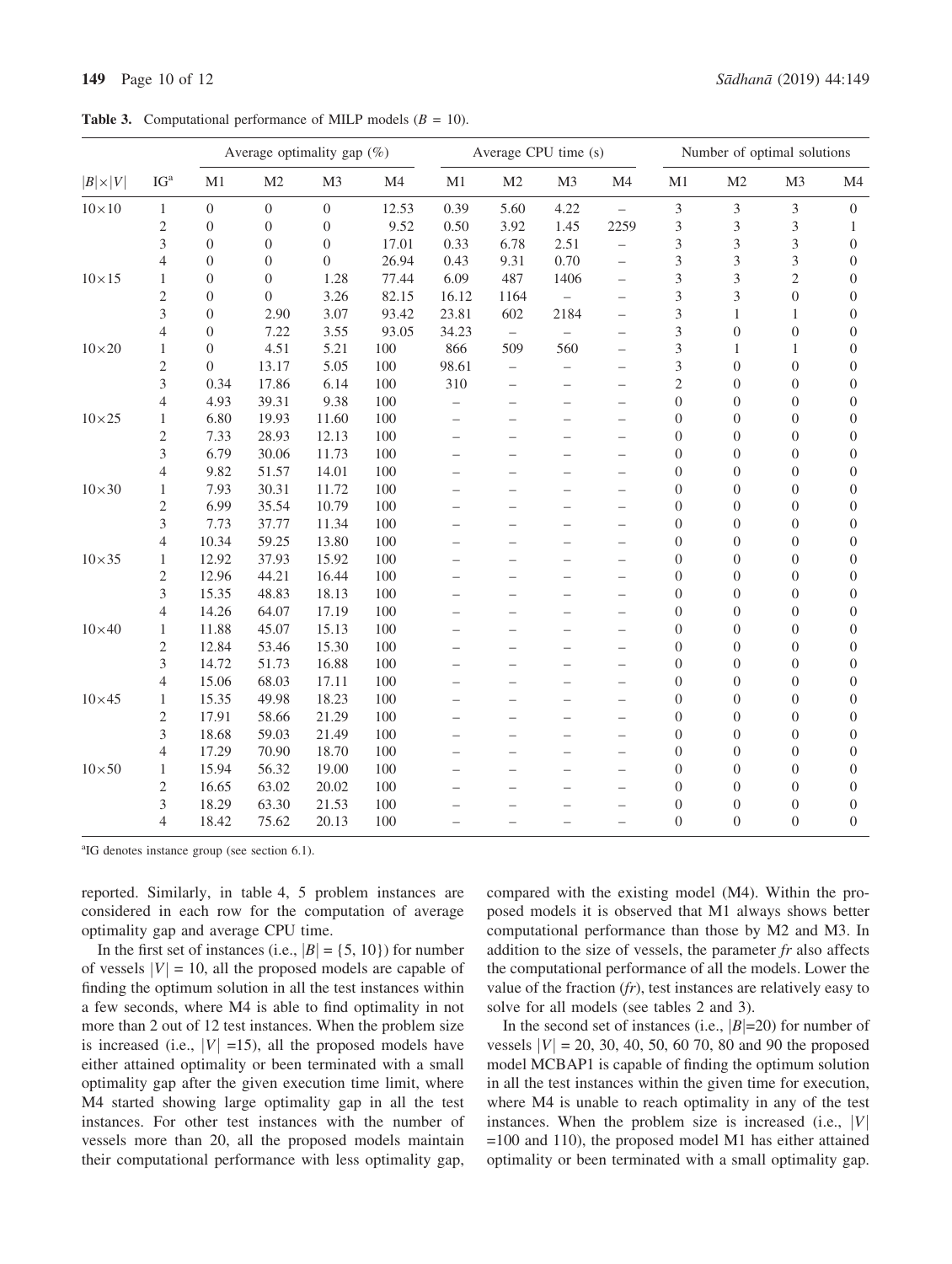|                    | Optimality gap $(\%)$ |     | Average CPU time (s) |    | Number of optimal solutions <sup>a</sup> |    |  |
|--------------------|-----------------------|-----|----------------------|----|------------------------------------------|----|--|
| $ B \!\times\! V $ | M1                    | M4  | M1                   | M4 | M1                                       | M4 |  |
| $20\times20$       | $\Omega$              | 100 | 0.34                 |    | 5                                        |    |  |
| $20\times30$       |                       | 100 | 0.66                 |    |                                          |    |  |
| $20\times 40$      |                       | 100 | 1.72                 |    |                                          |    |  |
| $20\times50$       | $\theta$              | 100 | 14.32                |    |                                          |    |  |
| $20\times 60$      | $\theta$              | 100 | 45.31                |    |                                          |    |  |
| $20\times70$       | 0                     | 100 | 70.53                |    |                                          |    |  |
| $20\times80$       |                       | 100 | 231                  |    |                                          |    |  |
| $20\times90$       | $\Omega$              | 100 | 494                  |    |                                          |    |  |
| $20\times100$      | 1.22                  | 100 | 1073                 |    |                                          |    |  |
| $20 \times 110$    | 5.89                  | 100 |                      |    |                                          |    |  |
| $20\times120$      | 9.17                  | 100 |                      |    |                                          |    |  |
| $20\times130$      | 14.16                 | 100 |                      |    |                                          |    |  |
| $20\times140$      | 17.04                 | 100 |                      |    |                                          |    |  |
| $20\times150$      | 24.2                  | 100 |                      |    | 0                                        |    |  |

**Table 4.** Computational performance of MILP models  $(B = 20)$ .

a Number of problem instances solved optimally within 3600 s in a set of 5 problem instances with similar parameters.

For other test instances with number of vessels more than 110, the proposed model M1 maintains its superior computational performance with less optimality gap.

## 6.3 Overall findings

- Our experimental findings reveal the robustness of the computational performance of the proposed model, MCBAP1, in the BAP under study. The MCBAP1 model maintains its superiority of computational efficiency in all problem sizes, especially in relation to the existing formulation.
- The MCBAP2 and MCBAP3 perform better than the existing formulation in all the test instances.
- Problem instances generated with higher values of  $fr$ are found to be difficult to solve for all models, resulting in large computational times or large optimality gaps, due to relatively tight due-date settings.
- Following the studies of Hansen  $et$  al [5], two different sets of data are generated with different characteristics. In both sets our proposed model MCBAP1 maintains its computational efficiency. The second set of instances is found to yield optimal solutions for more problem instances compared with the first set of instances because of the relatively larger values of  $Slack_i/max_j \{t_{ij}\}\$  associated with each vessel, where  $Slack_i = d_i - max\{A_i, min_j\{S_j\}\}.$

# 7. Managerial insights and implications

The proposed models can be used to obtain optimal solutions/lower bounds on the optimal solutions, which can be used to evaluate the quality of heuristic solutions for the

medium-sized/ large-sized problems. It is to be noted that our proposed MILP models M1 and M3 yield solutions with an optimality gap of less than 30% in worst case and often much better, implying that we can obtain lower bounds on optimal solutions even for the large-sized problems reported in tables 2–4. Such lower bounds can be used for evaluating heuristic solutions for the large-sized problem instances in an absolute manner. It is also noteworthy that the existing model [5] is associated with an optimality gap of 100% in most of the problem instances. Moreover, the proposed models yield upper bounds observed by the optimality gap of less than 100%. Such upper bound solutions, reported by the solver using the proposed MILP models, can be used to heuristically schedule vessels in large-sized real-life container terminals.

#### 8. Conclusions

In this paper, three new MILP models are formulated by considering the problem of dynamic berth allocation with minimum cost objective (called MCBAP) in maritime logistics. The computational performance of the proposed MILP formulations is measured in terms of computational time required to attain optimality, optimality gap and the number of optimum solutions obtained within the given time limit, and compared to the existing formulation. Exhaustive computational experiments have been conducted to analyse the effect of problem size on the performance of MILP models. All the proposed models perform better than the benchmark model. The comparison of the proposed MILP models based on the experimental results indicates that the proposed formulation, MCBAP1, performs the best and is robust with increase in number of vessels as well as increase in number of berths with huge